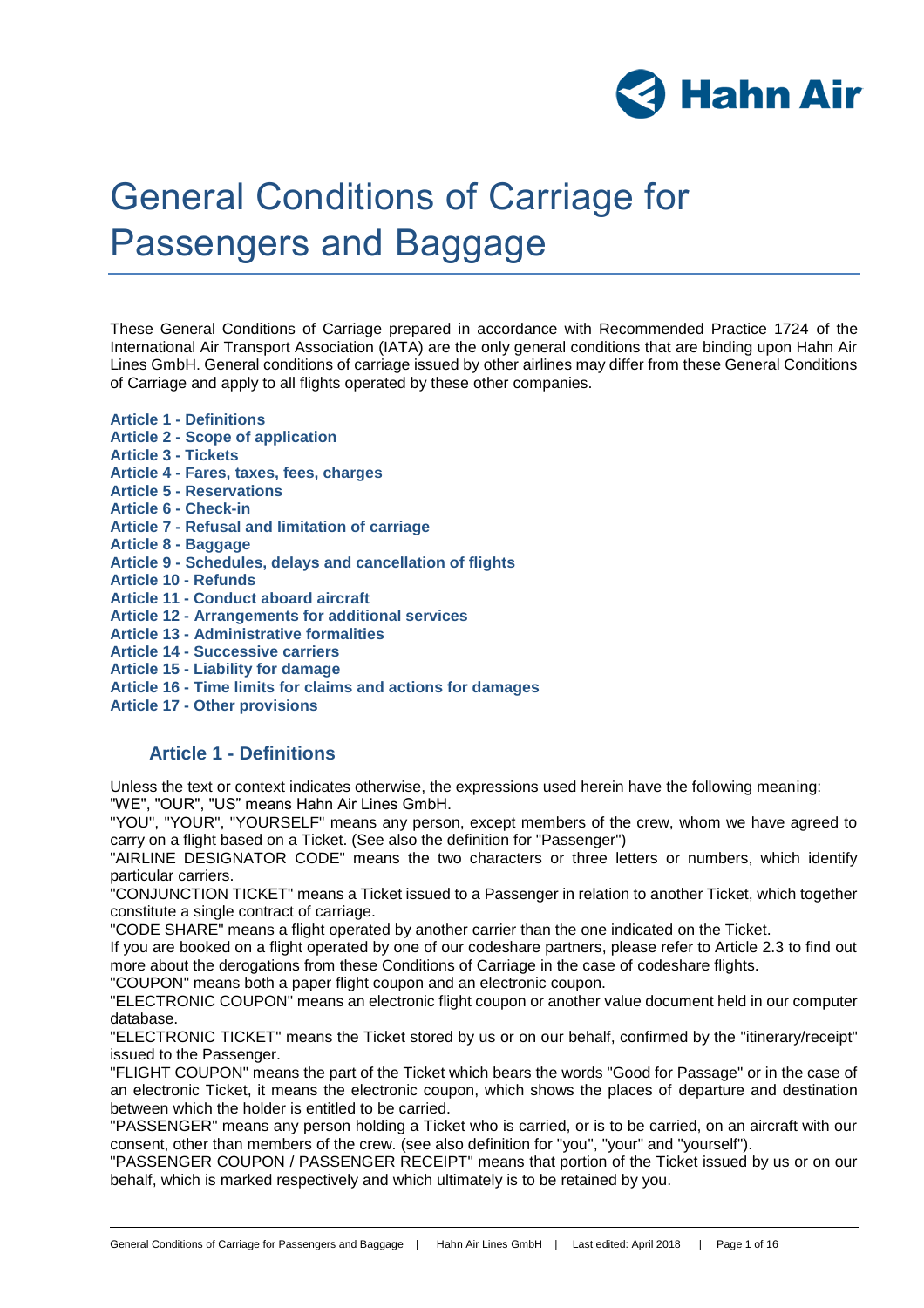

"FARE" means the price payable for carriage of Passengers on a particular route, which has been approved by or notified to the relevant aviation authorities, if applicable.

"TICKET" means either the document entitled

"Passenger Ticket and Baggage Check" or the electronic Ticket issued by us, which includes the conditions of contract, notices as well as flight and Passenger coupons.

"STOPOVER" means a scheduled stop on your journey, at a point between the place of departure and the place of destination, which we have consented to in advance.

"BAGGAGE" means your personal property accompanying you in connection with your trip. Unless otherwise specified it consists of both your checked and unchecked baggage.

"CHECKED BAGGAGE" means baggage of which we take custody and for which we have issued a baggage receipt.

"UNCHECKED BAGGAGE" means any of your baggage other than checked baggage.

"BAGGAGE IDENTIFICATION TAG" means a document issued solely for the identification of checked baggage.

"BAGGAGE RECEIPT" means those portions of the Ticket, which relate to the carriage of your checked baggage.

"FORCE MAJEURE" means unusual and unforeseeable circumstances beyond our control, the consequences of which could not have been avoided even if all due care had been exercised.

"ITINERARY/RECEIPT" means a document or documents we issue to Passengers travelling on electronic Tickets that contain(s) the Passenger name, flight information and notices.

"CARRIER" means an air carrier or other carrier other than ourselves, whose designator code appears on your Ticket or conjunction Ticket and who carries the Passenger and/or his baggage based on the Ticket.

"CHECK-IN DEADLINE" means the time limit specified by us by which you must have completed check-in formalities and received your boarding pass.

"DAMAGE" includes death, injury, loss, theft or other damage, arising from or in connection with the carriage or services related to the carriage services provided by us.

"SDR" means a Special Drawing Right as defined by the International Monetary Fund. The Special Drawing Rights are converted into national currencies in accordance with the methods of the International Monetary Fund as of the date on which the decision on the compensation to be paid is made.

"DAYS" mean calendar days, including Sundays and public holidays. For the purpose of notifications, the day upon which notice is dispatched shall not be counted; and provided further that for purposes of determining duration of validity of a Ticket, the day upon which the flight commenced shall not be counted.

"TARIFFS" means the published fares, charges and/or related fare terms and conditions approved or filed, where required, with the appropriate authorities.

If you are booked on a flight operated by one of our codeshare partners, please refer to Article 2.3 and bear in mind that the conditions of carriage issued by other airlines may differ from these General Conditions of Carriage.

"CONVENTION" means whichever of the following legal foundations is/are applicable:

- The Convention for the Unification of Certain Rules Relating to International Carriage by Air, signed at Warsaw, 12 October 1929 (referred to as the Warsaw Convention).
- $\mathbf{S}^{\pm}$ The Warsaw Convention as amended at The Hague on 28 September 1955.
- $\blacktriangleright$ The Warsaw Convention as amended by Additional Protocol No.1 of Montreal (1975).
- The Warsaw Convention as amended at The Hague and by Additional Protocol No. 2 of Montreal (1975).
- The Warsaw Convention as amended at The Hague and by Additional Protocol No. 4 of Montreal (1975).
- **>** The Guadalajara Supplementary Convention (1961).
- The Convention for the Unification of Certain Rules for International Carriage by Air, signed at Montreal, 28 May 1999 (referred to below as the Montreal Convention)

"AGREED STOPPING PLACES" means those places (except the place of departure and the place of destination) specified on the Ticket or shown in our timetables as scheduled stopping places on your route. "CONDITIONS OF CONTRACT" means those conditions contained in or delivered with your Ticket or itinerary/receipt, which are identified as such and which incorporate these Conditions of Carriage by reference. "Regulation (EC) No 261/2004" means the Regulation (EG) 261/ 2004 of the European Parliament and of the Council of 11 February 2004 establishing common rules on compensation and assistance to Passengers in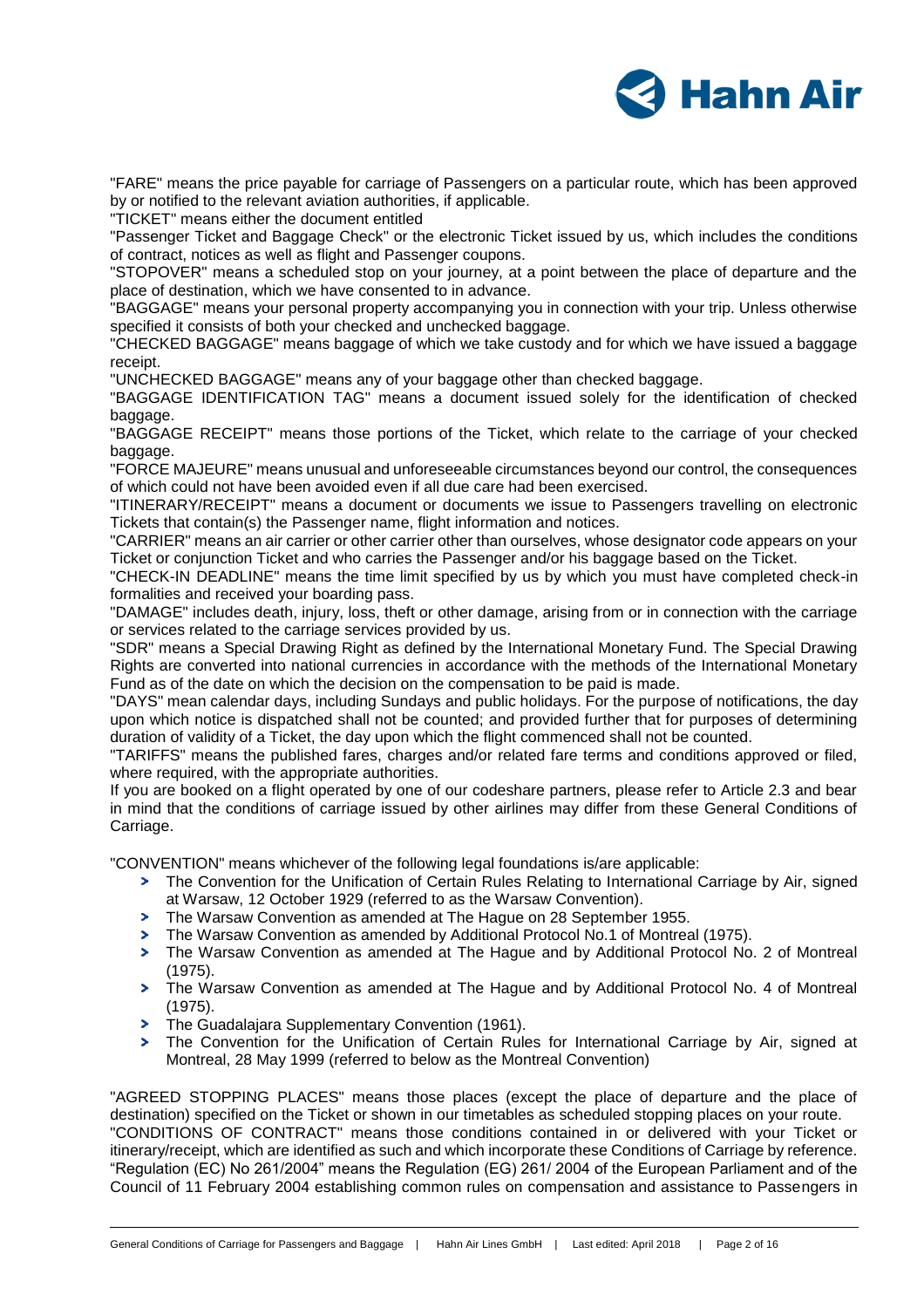

the event of denied boarding and of cancellation or long delay of flights, and repealing Regulation (EEC) No 295/91 (OJ of 17 February 2004/L46/1).

# **Article 2 - Scope of application**

#### 2.1 General

Except as provided in Articles 2.2, 2.4 and 2.5, these General Conditions of Carriage apply only to those flights, or flight segments, where our name or airline designator code is indicated on the Ticket.

## 2.2 Charter

If carriage is performed pursuant to a charter agreement, these Conditions of Carriage apply only to the extent they are incorporated by reference or otherwise in the charter agreement or the Ticket.

#### 2.3 Code share

On some services, we have arrangements with other carriers known as code shares. This means that, even if you have a reservation with us and hold a Ticket showing our name or our airline designator code for the flight, another airline may operate the aircraft. We will advise you which airline will be operating the flight at the time you make a reservation.

Please note that the conditions of carriage of our codeshare partners may differ from our conditions of carriage and therefore you should read the conditions of carriage of our codeshare partners carefully in order to familiarise yourself with their terms, in particular, with respect to check-in deadlines, unaccompanied minors, carriage of animals, refusal of carriage, oxygen supply, irregularities in operations, denied boarding compensation and carriage of baggage.

The conditions of carriage of our codeshare partners are available on their respective websites or can be requested through your travel agent.

## 2.4 Overriding law

These General Conditions of Carriage shall not apply if they do not comply with our tariffs or applicable laws, in which case such tariffs or laws shall prevail.

Should any individual provision of these General Conditions of Carriage be invalid under applicable law, the validity of the other provisions shall remain unaffected.

## 2.5 Conditions prevail over regulations

Unless specifically stated otherwise herein, these Conditions of Carriage shall prevail over any other regulations of Hahn Air Lines GmbH, which govern the same subject.

## **Article 3 - Tickets**

3.1 Ticket as condition of carriage

3.1.1 We will only provide carriage to Passengers named on the Ticket upon presentation of a valid Ticket or, in the case of an electronic booking, of a valid ETIX deposit in the reservation system, containing the flight coupon for that flight and any other unused flight coupons and the Passenger coupon. We reserve the right to verify your identity.

3.1.2 Tickets are non-transferable.

3.1.3 We sell some Tickets at discounted fares, which may be partly or completely non-refundable. For details, please refer to the relevant terms and conditions. You should choose the fare best suited to your needs. You may also wish to ensure that you have appropriate insurance to cover instances where you have to cancel your booking.

3.1.4 If you have a discounted Ticket as defined in 3.1.3, and you have been prevented from travelling due to force majeure, we will issue a credit note for the non-refundable part of the fare to you which shall be used for future travel with us, provided you have told us promptly about the relevant circumstances and have a completely unused Ticket. We reserve the right to deduct a reasonable administrative fee.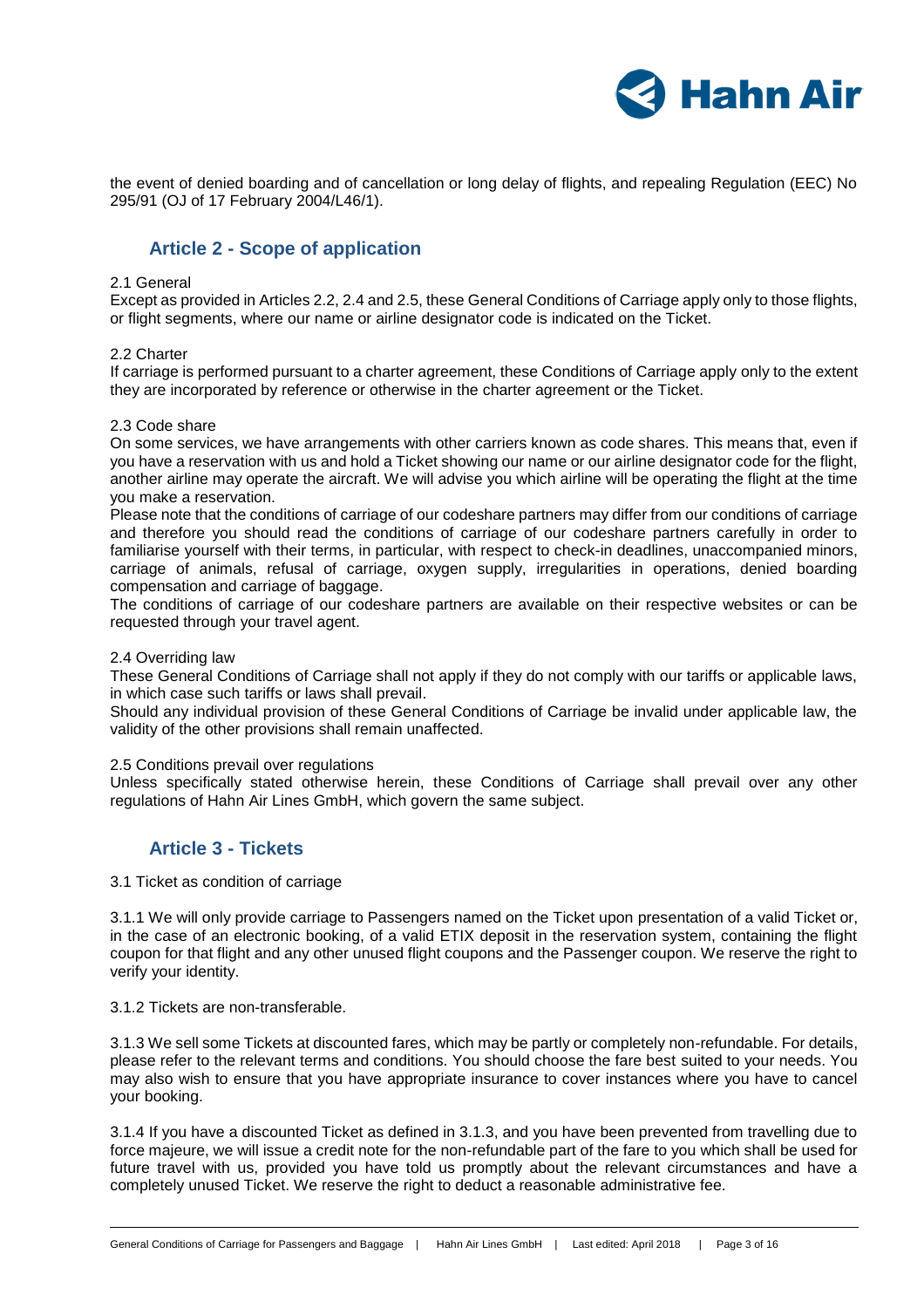

3.1.5 The Ticket is and remains the property of the issuing carrier at all times. Unless proved otherwise, the Ticket shall be deemed prima facie evidence of the conclusion and content of the contract of carriage. The terms of the contract contained in the Ticket are a summary of the provisions of these Conditions of Carriage.

3.1.6 Except in the case of an electronic Ticket, you shall not be entitled to be carried on a flight unless you present a valid and complete Ticket, including the flight coupon for that flight and all other flight coupons. Furthermore, you shall not be entitled to be carried on a flight if the Ticket you present is seriously mutilated, or if it has been altered otherwise without our consent. In case of an electronic Ticket, you shall not be entitled to be carried on a flight unless the electronic Ticket was duly issued in your name and you can prove to us that you are the person named on the Ticket.

3.1.7 In case of loss or mutilation of a Ticket or part of it by you or non-presentation of a Ticket containing the Passenger Coupon and all unused flight coupons, we will, at your request, replace the Ticket or part thereof by issuing a new Ticket, if you can prove that a valid Ticket has been issued to you, and you sign an agreement to reimburse us, for any costs that we may incur as a result of the original Ticket being misused. If you cannot prove that you had a valid Ticket or you do not sign the relevant agreement, the issuing carrier may charge you the full price for a replacement Ticket. This will be refunded if and when the issuing carrier was able to validate that the original Ticket has not been used before its validity period ran out. The issuing carrier may charge a reasonable administrative fee for this service, unless the loss or mutilation was due to negligence of the issuing carrier, or its agents.

Where a card (UATP card, debit or credit card) has been stored in the reservation system to identify an electronic Ticket reservation, any theft or loss of the card must be reported immediately to Hahn Air Lines GmbH, in addition to the bank or credit card company. Once a card has been reported invalid, it cannot be released for use again. The cardholder shall be liable for the cost of any electronic Tickets issued as a result of the misuse of the card before its loss or theft has been reported to Hahn Air Lines GmbH. The liability policies of the respective card companies remain unaffected.

Passengers are obliged to take appropriate measures to safeguard their Tickets and ensure they are not lost or stolen.

## 3.2 Period of validity

3.2.1 Unless otherwise stated on the Ticket, these Conditions of Carriage, or any tariffs which apply, a Ticket is valid for travel for one year from the date you first travelled using the Ticket, as long as your first flight took place within one year of the Ticket being issued. If the Ticket is completely unused, it is valid for one year from the date of issue.

3.2.2 If you are prevented from travelling within the validity period of a Ticket because we could not confirm your reservation at the time of your request, the validity of such Ticket will be extended, or you may be entitled to a refund in accordance with Article 10.

3.2.3 If you become ill after commencing your journey and your illness prevents you from travelling on your next flight within the validity period of your Ticket, we may extend the validity period of your Ticket until the date when you become fit to travel or until our first flight after such date, from the point where the journey is resumed on which space is available in the class of service for which the fare has been paid. Such illness must be attested to by a medical certificate. When the flight coupons remaining in the Ticket involve one or more Stopovers, the validity of such Ticket may be extended for not more than three months from the date shown on such a certificate. In such circumstances, we will similarly extend the period of validity of Tickets of the other members of your immediate family accompanying you.

3.2.4 In the event of a Passenger's death during the journey, the Tickets of persons accompanying the Passenger may be modified by waiving the minimum stay requirement or by extending the validity period of their Tickets. In the event of death in the immediate family of a Passenger who has commenced travel, the validity of this Passenger's Tickets and those of his or her immediate family who are accompanying the Passenger may likewise be modified. Any such modification shall be made upon receipt of a valid death certificate and any such extension of validity shall not be for a period longer than forty-five (45) days from the date of death.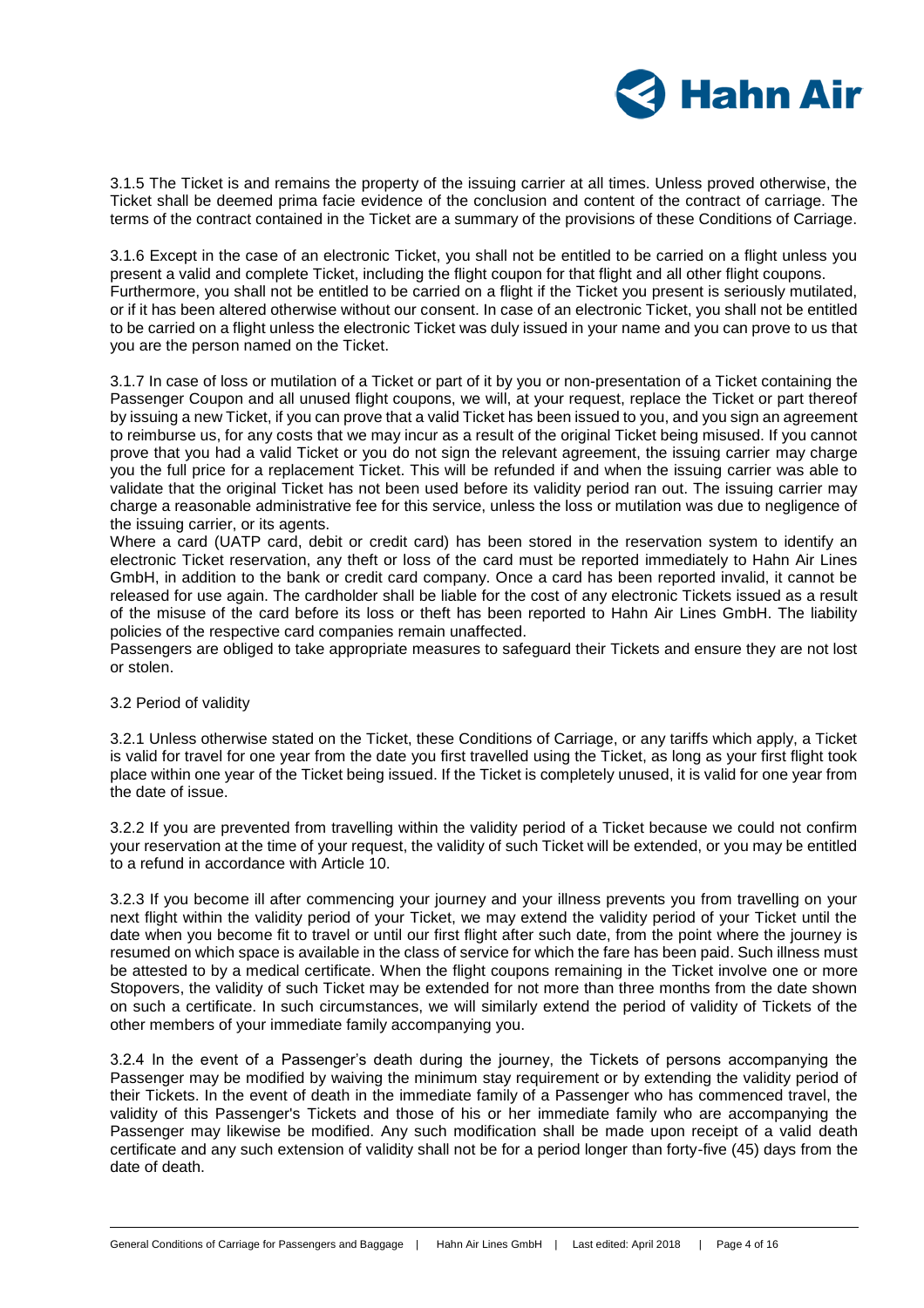

#### 3.3 Coupon sequence and use

3.3.1 The Ticket you have purchased is valid only for the transportation as shown on the Ticket, from the place of departure through any agreed stopping places to the final destination. The fare you have paid is based on our tariff for the transportation shown on your Ticket. Please note that if you do not fly a segment of your itinerary preceding your flight or you do not travel in the sequence provided in the Ticket, the fare charged for that flight will be the fare for your actual transportation that would have been payable at the time of the original booking. If this fare is higher than the fare for the route indicated on your Ticket, further carriage may be made subject to the payment of the difference between the fare you have already paid and the revised fare. A change in the place of departure or destination, the time of departure or other circumstances must be agreed with Hahn Air Lines GmbH prior to departure.

Changes to an existing booking may incur additional costs or administrative fees, which can also be calculated in retrospect. You will be given the option of accepting the new fare or maintaining your original transportation as Ticketed.

If the revised fare is lower than the fare originally paid we will refund the difference.

3.3.2 Please note that if you do not show up for a flight and you do not notify us in advance, we may cancel any reservations you have for your return or onward flights. If you do notify us in advance, we will not cancel any subsequent flight reservations. However, you may incur costs as set forth in Article 3.3.1.

3.3.3 Please note that some changes to your booking may incur a higher fare. If you do not use the return portion of your Ticket, we shall be entitled to re-calculate your fare based on the one-way fare applicable at the time of the original booking, unless this is a case provided for in Article 3.2.3. The revised fare may be higher than the original fare. Some fares are valid only on the dates and for the flights shown on the Ticket and may not be changed at all, or only upon payment of an additional fee.

3.3.4 Each flight coupon will be accepted for carriage in the class of service, on the date and on the flight specified therein. When flight coupons are issued without a seat reservation, we will make the seat reservation subject to the applicable fare conditions and seat availability on the relevant flight.

#### 3.4 Name and address

Our name may be abbreviated to our airline designator code, or otherwise in the Ticket. Our address shall be deemed to be the airport of departure shown opposite the first abbreviation of our name in the "carrier" box in the Ticket, or, in the case of an electronic Ticket, the airport of departure indicated for the first flight segment in the itinerary that is operated by us.

# **Article 4 - Fares, taxes, fees, charges**

#### 4.1 General

Unless expressly stated otherwise, fares cover carriage from the airport at the place of departure to the airport at the place of your final destination. Fares do not include ground transportation between airports or between airports and city centres. Your fare is calculated in accordance with our tariff, which is applicable on the day you book your flight for the flight dates and itinerary shown on your Ticket. Changes to your itinerary or the dates of travel may affect your fare.

#### 4.2 Taxes, fees, charges

Applicable taxes, fees and charges levied by governments, other authorities or by the operator of an airport, shall be payable by you. When you purchase your Ticket, you will be advised of any taxes, charges and fees not included in the fare, which will normally be shown separately on the Ticket at the time you purchase your Ticket. Taxes, fees and charges imposed on air travel change constantly and can be levied on your booking after the date the Ticket has been issued. If any of these taxes, fees and charges change after you have purchased your Ticket, you will be obliged to bear the additional cost. If any taxes, fees or charges are abolished, reduced or no longer levied on your booking, you will be entitled to claim a refund.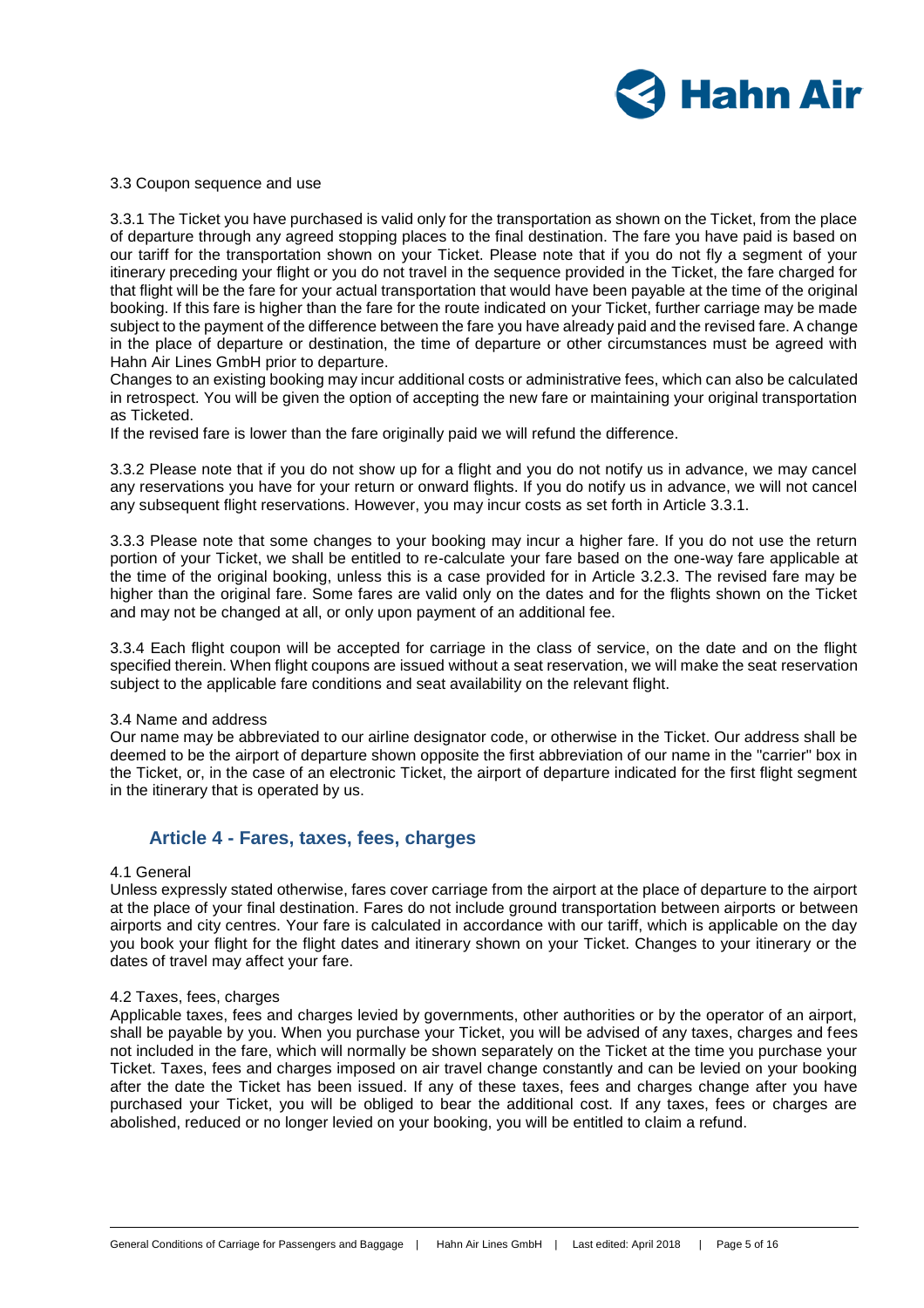

#### 4.3 Currency

Unless provided otherwise in the conditions of the relevant fare, taxes and charges are payable in the currency of the country in which the Ticket is issued. We may, at our discretion, accept payment in another currency.

# **Article 5 - Reservations**

#### 5.1 Reservation requirements

5.1.1. Each flight coupon will be accepted for carriage only in the class of travel specified therein on the date and on the flight for which there is a seat reservation. If you purchase a Ticket without a seat reservation, you may reserve your seat later if a seat is still available on the requested flight.

5.1.2 We or our authorised agent will record your reservation(s). We will also provide you with written confirmation of your reservation(s) upon request.

5.1.3 Certain fares have conditions, which limit or exclude your right to change or cancel reservations.

#### 5.2 Time limits for payment

If you have not paid for the Ticket prior to specified Ticketing time limit, as advised by us or the travel agency which issued the Ticket we may cancel your reservation.

#### 5.3 Personal information

You recognise that personal data has been given to us for the purposes of: making a reservation, purchasing a Ticket, obtaining ancillary services, developing and providing services, facilitating immigration and entry procedures, and making available such data to government agencies, in connection with your travel. For these purposes, you authorise us to retain and use such data and to transmit it to our own offices, the travel agency which issued the Ticket, government agencies, other Carriers or the providers of the above-mentioned services.

## 5.4 Seating

We will endeavour to honour advance seating requests, however, we cannot guarantee any particular seat, even if you can produce a confirmed seat reservation. We reserve the right to assign or reassign seats at any time, even after boarding the aircraft. This may be necessary for operational, safety or security reasons.

#### 5.5 Cancellation of onward reservations

Please note that if you do not show up for a booked flight, and you do not notify us in advance, we may cancel your return or onward flight reservations. If you notify us in advance, we will not cancel your subsequent flight reservations, but you may incur additional charges.

## 5.6 Reconfirmation of reservations

5.6.1 You may be required to reconfirm onward or return reservations within certain time limits. If a reconfirmation is required and you fail to reconfirm, we may cancel your onward or return reservations. If you fail to reconfirm, but let us know that you still want to travel and there are seats available in the relevant cabin class, we will reinstate your reservation and carry you.

5.6.2 You should check the reconfirmation requirements of any other carriers involved in your journey and where necessary, reconfirm with the carrier whose airline designator code appears on the Ticket for the flight in question.

5.6.3 An administrative charge may be payable if you:

- > fail to arrive at our check-in at the airport or other place of departure by the time we have specified (or if no time has been specified, you do not allow ample time to complete the immigration formalities and departure procedures) and as a result, you are unable to board the booked flight, or
- you are improperly documented and not ready to travel and, as a result, you are forced to forfeit your seat, or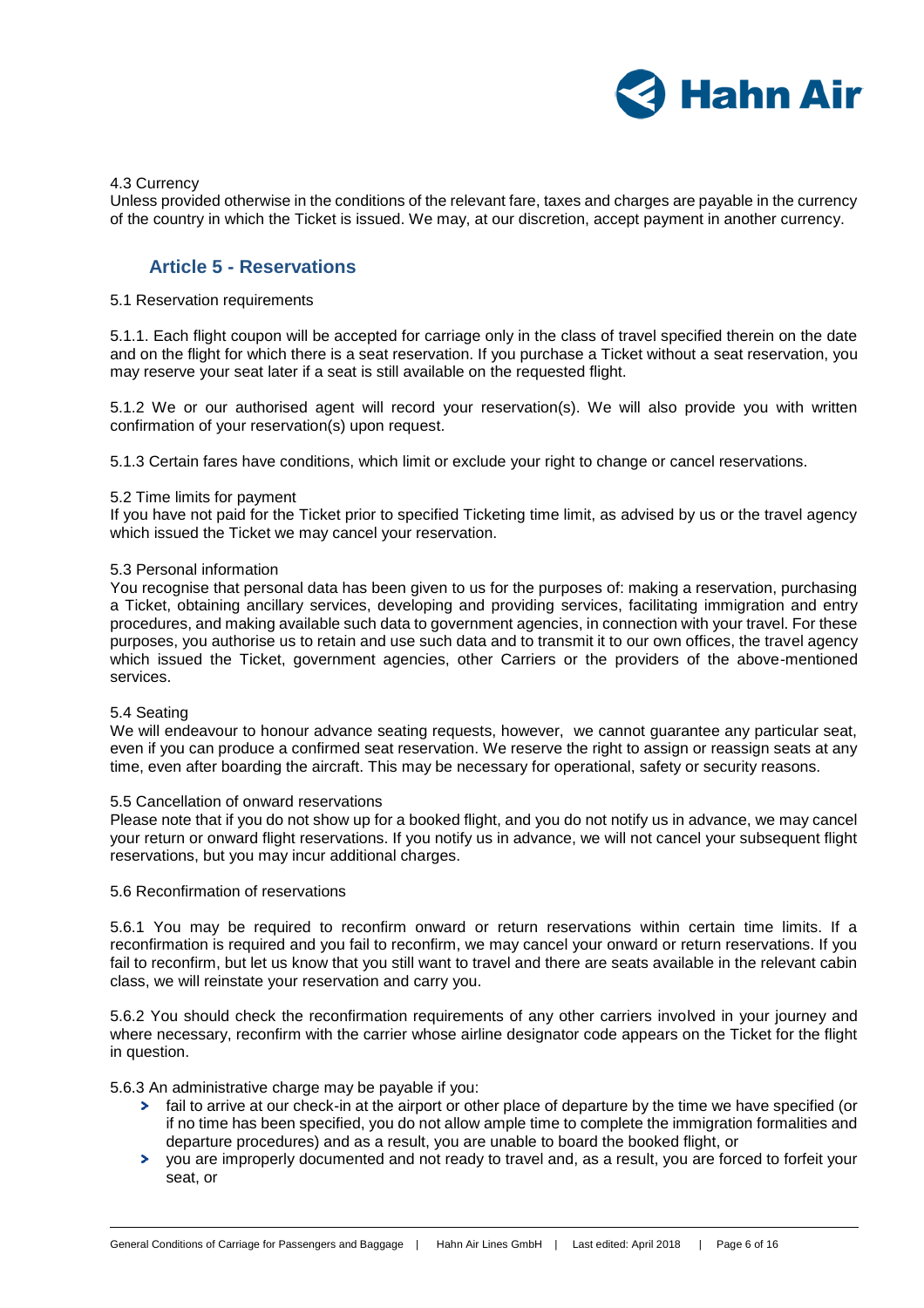

you fail to cancel your booking by the time stipulated by the carrier. This fee will not be payable, if your failure to cancel the booking or to arrive in time for departure is due to a flight delay or cancellation, or omission of a scheduled stop, or failure to provide a seat on the relevant flight or if you fail to arrive in timie for departure for one of the aforementioned reasons.

# **Article 6 - Check-in**

6.1 Check-in deadlines vary from airport to airport. We advise you to inform yourself about check-in deadlines for your flights before you travel and honour them. We reserve the right to cancel your reservations, if you do not comply with the check-in deadlines indicated. Unless otherwise stated, check-in for our flights closes 45 minutes prior to the scheduled departure.

6.2 You must be present at the boarding gate no later than the time specified by us when you check in.

6.3 We may cancel your reservation, if you fail to meet our check-in deadlines, fail to arrive at the boarding gate in time or fail to present the necessary travel documents (Article 13.2).

We will not be liable to you for any loss or expense incurred resulting solely from your failure to comply with provisions 6.1 - 6.3.

Where flights are operated by one of our codeshare partners, please refer to Article 2.3 and bear in mind that the conditions of carriage issued by other airlines may differ from these General Conditions of Carriage.

# **Article 7 - Refusal and limitation of carriage**

7.1 Right to refuse carriage

We shall be entitled to refuse to carry you or your baggage at our discretion, exercising all due care and diligence, if we have notified you in writing that we would not at any time after the date of such notice carry you on our flights. In such cases, you will be entitled to a refund of the fare.

In addition, we may refuse to carry you or your baggage under the following circumstances:

7.1.1 such action is necessary to comply with any applicable laws, regulations or provisions of the country of departure, arrival or transit;

7.1.2 the carriage of you or your baggage may endanger the health and safety or materially affect the comfort of the other Passengers or crew;

7.1.3 your mental or physical state, including any effects caused by the use of alcohol or drugs, possess a risk or danger to you, other Passengers or the crew;

7.1.4 you have committed misconduct on a previous flight and there is a reason to believe that such conduct may be repeated;

7.1.5 you have refused to submit to a security check;

7.1.6 you have not paid the applicable fare, taxes, fees or charges;

7.1.7 you do not appear to have valid travel documents, may seek to enter a country through which you may be in transit, or for which you do not have valid travel documents, destroy your travel documents during flight or refuse to surrender your travel documents to the flight crew, against receipt, when requested to do so;

7.1.8 you present a Ticket that has been acquired unlawfully, or has been reported as being lost or stolen, is a counterfeit, or you cannot prove that you are the person named in the Ticket;

7.1.9 you have failed to comply with the requirements set forth in Article 3.3 above concerning the coupon sequence and use, or you present a Ticket which has not been issued by us or our authorised agent, or the Ticket is seriously damaged;

7.1.10 you fail to observe our safety or security instructions;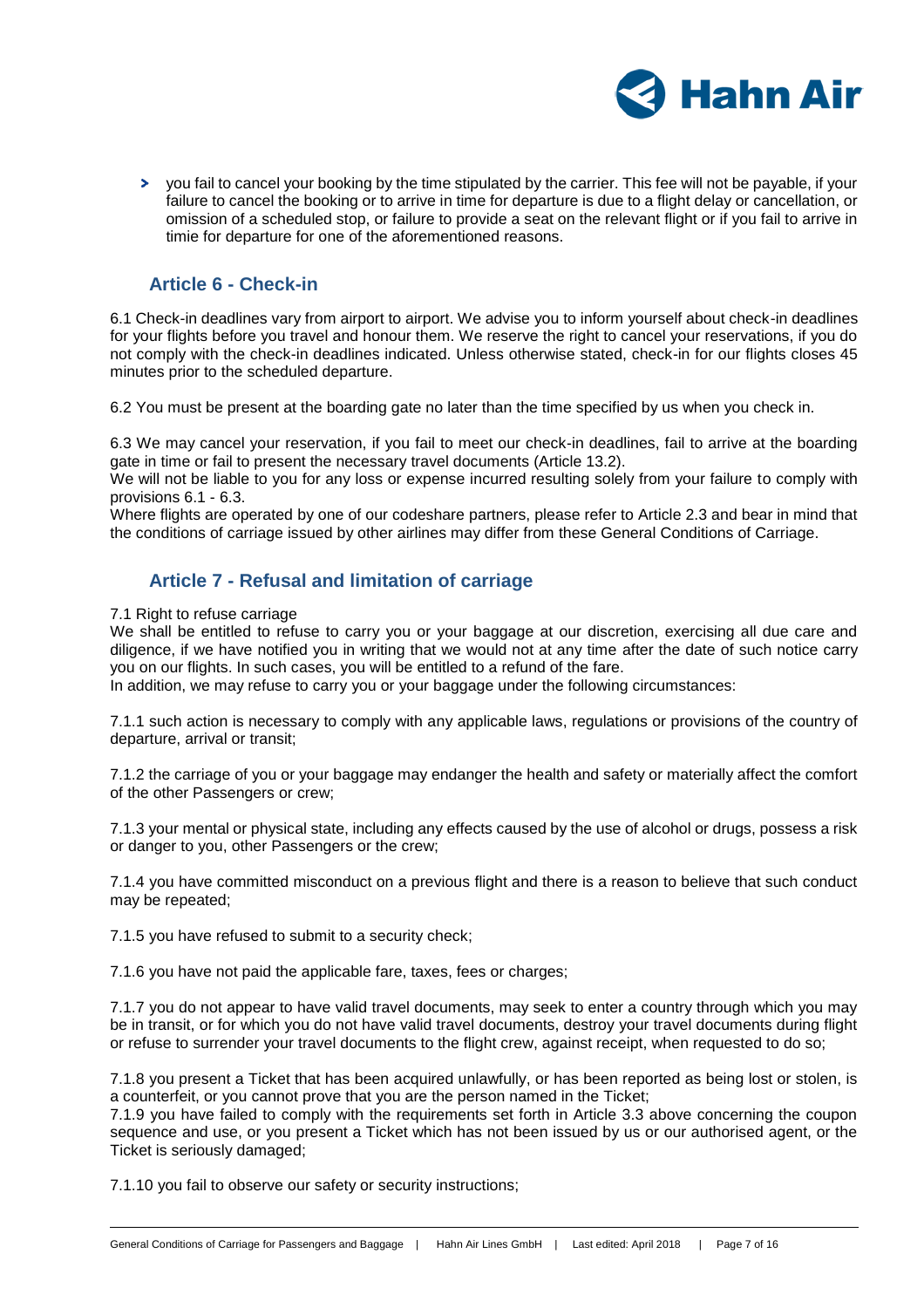

7.1.11 you have behaved in a way mentioned here on or in connection with a previous flight;

7.1.12 you fail to observe the ban on smoking and the use of electronic equipment on board our aircraft. Where flights are operated by one of our codeshare partners, please refer to Article 2.3 and bear in mind that the conditions of carriage issued by other airlines may differ from these General Conditions of Carriage.

#### 7.2 Special assistance

Unaccompanied children, persons with disabilities, pregnant women, persons with illnesses or other people requiring special assistance can only be carried if such carriage has been agreed with us in advance. Passengers who advised us of any special requirements they may have at the time of the booking, and who have been accepted, may not be refused carriage on the basis of such special requirements.

Should you be excluded from carriage for any of the above reasons, your claims shall be limited to the right to request a fare refund for the unused flight coupons pursuant to Article 10.3.

Where flights are operated by one of our codeshare partners, please refer to Article 2.3 and bear in mind that the conditions of carriage issued by other airlines may differ from these General Conditions of Carriage.

# **Article 8 - Baggage**

#### 8.1 Free baggage allowance

You are entitled to have some baggage carried free of charge. The details of the free baggage allowance, which is based on the fare paid and subject to our conditions and restrictions, are available upon request from us or the issuing travel agents.

Where flights are operated by one of our codeshare partners, please refer to Article 2.3 and bear in mind that the conditions of carriage issued by other airlines may differ from these General Conditions of Carriage.

#### 8.2 Excess baggage

The carriage of baggage that exceeds the free baggage allowance and the carriage of special baggage will incur a charge. These baggage charges are available upon request.

Where flights are operated by one of our codeshare partners, please refer to Article 2.3 and bear in mind that the conditions of carriage issued by other airlines may differ from these General Conditions of Carriage.

8.3 Items unacceptable as baggage

8.3.1 You may not include in your baggage:

8.3.1.1 Items likely to put the aircraft or people or property on the board of the aircraft in danger. This includes the items listed in the International Civil Aviation Organisation (ICAO) Technical Instructions for the Safe Transport of Dangerous Goods by Air and the International Air Transport Association (IATA) Dangerous Goods Regulations. This includes, in particular, explosives, compressed gases, oxidising, radioactive, corrosive or magnetising substances, highly flammable, toxic or aggressive substances and also all kinds of liquids (except for liquids carried in the hand luggage for use during the trip). For details, please click [here.](http://www.hahnair.com/download/en/bc97430f177430dd528bb1fab06587da/587)

8.3.1.2 items whose carriage is prohibited by the applicable laws and regulations of the country of departure, destination or transit.

8.3.1.3 items which we may reasonably consider to be unsuitable for carriage because they are dangerous or unsafe, because they cannot be transported owing to their weight, size, shape or character, or because they are perishable or too fragile for the type of aircraft being operated.

8.3.2 Firearms and ammunition other than for hunting and sporting purposes may not be carried as baggage. Firearms and ammunition for hunting and sporting purposes may only be carried as checked baggage. Firearms must be unloaded with the safety catch on. The carriage of ammunition is subject to ICAO and IATA regulations specified in Article 8.3.1.1.

8.3.3 Weapons such as antique firearms, swords, knives and similar objects may be accepted as checked baggage at our discretion, but may not be taken on board the aircraft as hand luggage.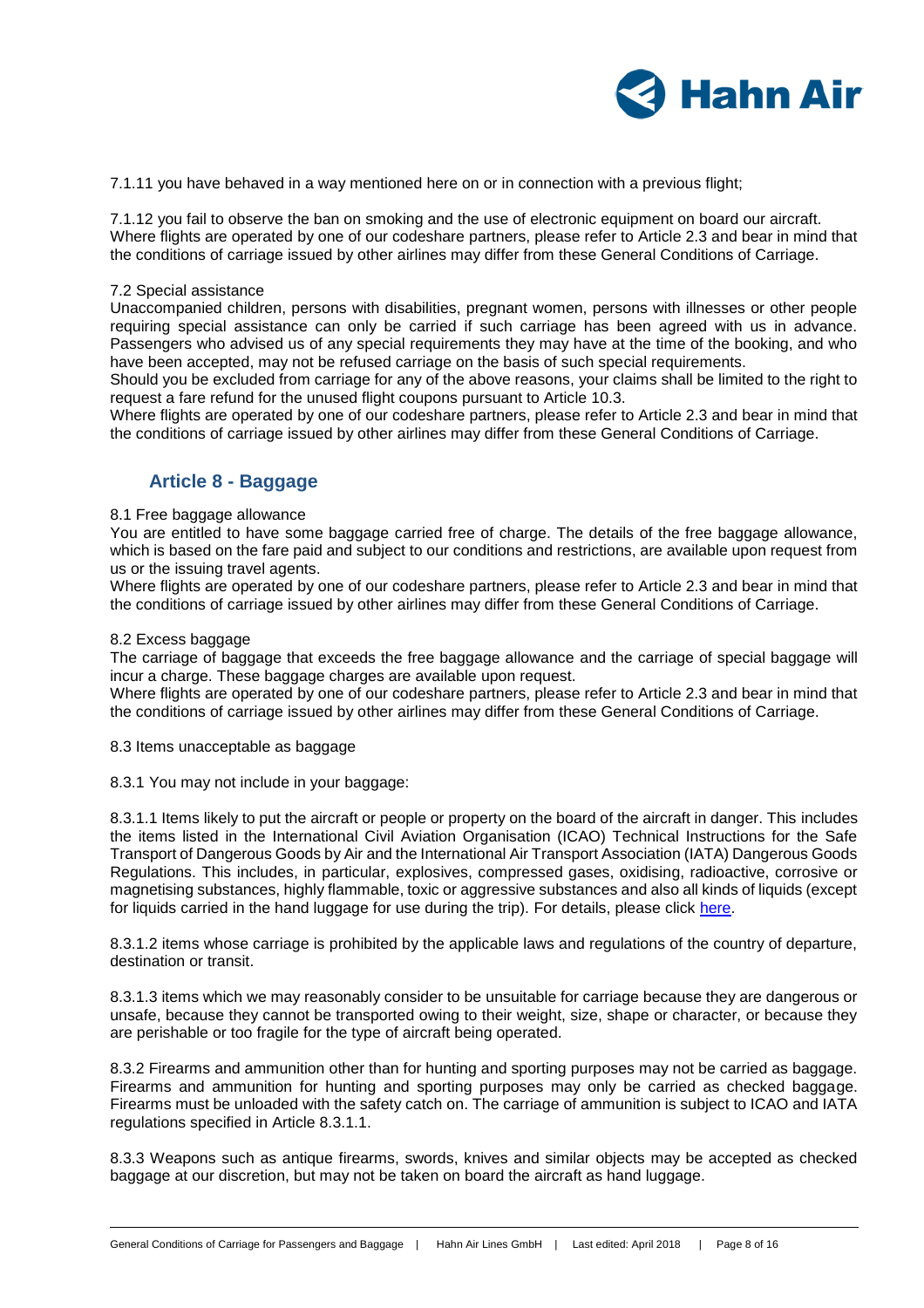

8.3.4 Individual lithium batteries or rechargeable lithium batteries (as used in electronic devices such as laptop computers, mobile phones, watches, cameras) may only be carried in hand luggage. A maximum of two single lithium batteries or rechargeable batteries with a watt-hour rating of up to 160Wh may be carried as spare batteries for electronic equipment. The carriage of individual batteries or rechargeable batteries with a watthour rating between 100Wh and 160Wh requires the prior consent of the airline. Further details about the carriage of batteries and rechargeable batteries are provided in the Technical Instructions of the International Civil Aviation Organisation (ICAO) for the Safe Transport of Dangerous Goods by Air, which are available on the ICAO website in the Dangerous Goods section or on the website of the German Civil Aviation Authority (Luftfahrt-Bundesamt).

8.3.5 We shall not accept any liability for the loss or damage of items, which you include in your baggage despite the restrictions laid down in Article 8.3.1, 8.3.2 and 8.3.4.

Where flights are operated by one of our codeshare partners, please refer to Article 2.3 and bear in mind that the conditions of carriage issued by other airlines may differ from these General Conditions of Carriage.

#### 8.4 Right to refuse carriage

8.4.1 In accordance with Article 8.3.2 and 8.3.3 we will refuse to carry items listed in Article 8.3, and we may refuse further carriage of any such items upon discovery,

8.4.2 We may refuse to carry any item we deem unsuitable for carriage because of its size, shape, weight, content, for safety or security reasons, or because it could potentially affect the comfort of other Passengers or crew.

8.4.3 We may refuse to carry baggage that has not been packed properly and securely in proper suitcases or other containers.

Where flights are operated by one of our codeshare partners, please refer to Article 2.3 and bear in mind that the conditions of carriage issued by other airlines may differ from these General Conditions of Carriage.

#### 8.5 Right to search

For reasons of safety and security, we may request that you permit a search and scan of your person and/or your baggage as well as an x-ray of your baggage.

Your baggage may also be searched and x-rayed in your absence. These activities are designed to determine whether your baggage contains any items listed in Article 8.3.1 or any firearms or ammunition, which we have not been declared as set out in Articles 8.3.2 or 8.3.3.

If you are unwilling to comply with such a request, we may refuse to carry you or your baggage.

Should a search, scan or x-ray cause damage to you or your baggage, we shall not be liable for the damage, unless it is due to our gross negligence or fault.

#### 8.6 Checked baggage

8.6.1 Once you have handed over your baggage to us, we take custody of it. We will enter the relevant information in your Ticket and provide you with a baggage receipt. If we issue a baggage identification tag in addition to the receipt, this helps merely to identify the baggage.

8.6.2 Every piece of checked baggage must be labelled with your name or other personal identification.

8.6.3 We will carry your checked baggage, whenever possible, on the same aircraft as you, unless we decide for safety, security or operational reasons to carry it on another flight. If we carry your checked baggage on another flight, we will deliver it to you, unless you are required by law to be present for customs clearance. Where flights are operated by one of our codeshare partners, please refer to Article 2.3 and bear in mind that the conditions of carriage issued by other airlines may differ from these General Conditions of Carriage.

## 8.7 Unchecked baggage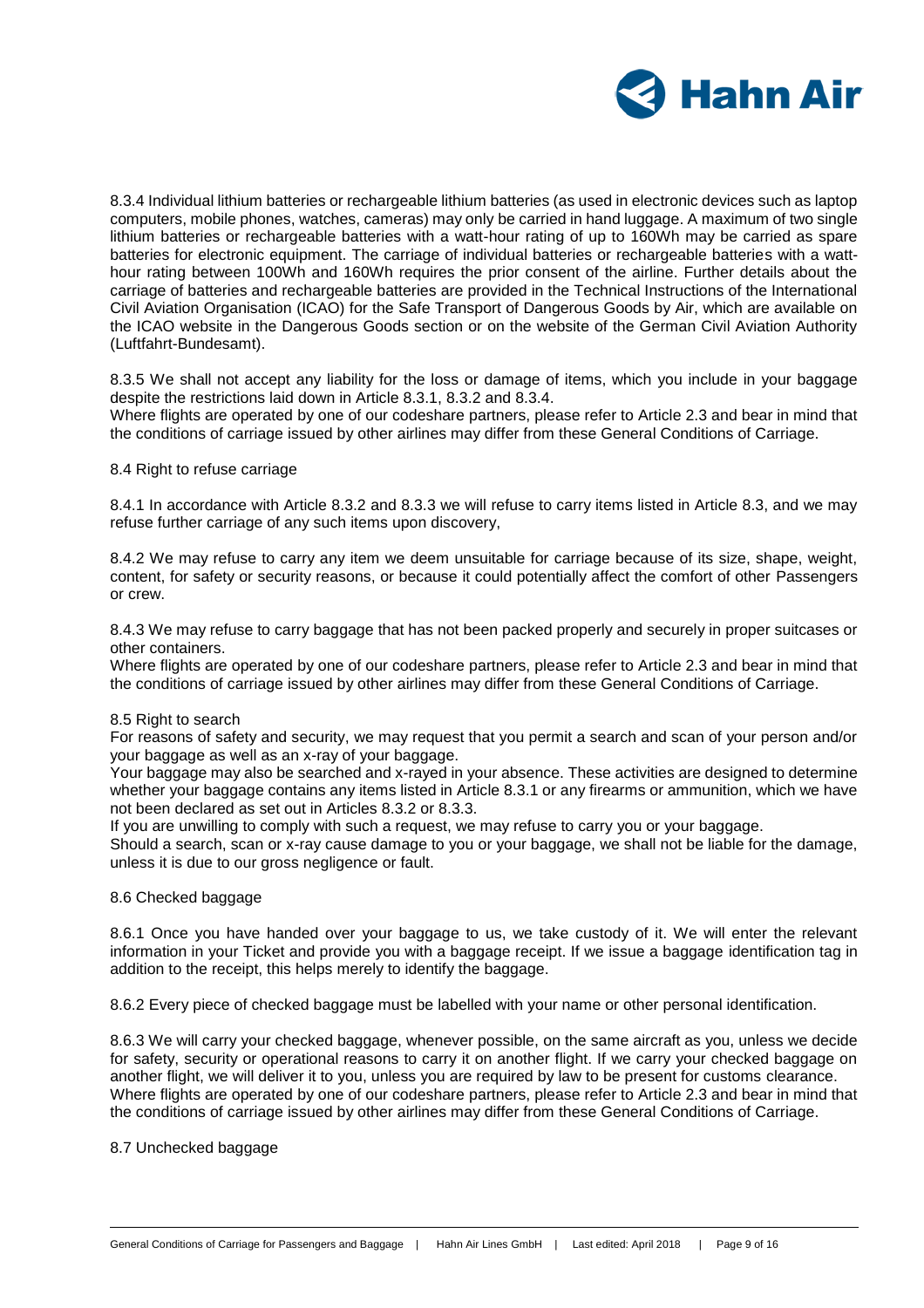

8.7.1 We set maximum dimensions and weights for baggage you carry on to the plane. If your unchecked baggage does not meet these requirements, you must check it in as checked baggage.

8.7.2 We will only carry items in the aircraft cabin, which do not meet the requirements set forth in Article 8.7.1 and which are, at the same time, unsuitable to be carried in the hold (e.g. musical instruments), if you have notified us in advance, and we have expressly agreed to carry these items. You may be asked to pay an extra charge for this service.

Where flights are operated by one of our codeshare partners, please refer to Article 2.3 and bear in mind that the conditions of carriage issued by other airlines may differ from these General Conditions of Carriage.

#### 8.8 Delivery of checked baggage

8.8.1 In accordance with Article 8.6.3, you must collect your checked baggage as soon as we have made it available at your place of destination or stopover. If you do not collect it within a reasonable time, we may charge you a storage fee. If you do not claim your checked baggage within 3 months from the date we make it available, we may dispose of it without any liability to you.

8.8.2 Only the person with the baggage identification tag can claim a piece of checked baggage.

8.8.3 If a person claiming a piece of checked baggage cannot produce the baggage receipt or identify the baggage with the help of the baggage identification tag, we will only deliver the baggage if such person can prove to our satisfaction that they are entitled to claim the baggage. We shall be entitled to request an adequate security from you to cover any loss, damage or expense that may arise as a result of such delivery. Where flights are operated by one of our codeshare partners, please refer to Article 2.3 and bear in mind that the conditions of carriage issued by other airlines may differ from these General Conditions of Carriage.

8.9 Transporting animals

We will only agree to carry cats or dogs subject to the following conditions:

8.9.1 You must ensure that cats or dogs are properly crated and accompanied by valid health and vaccination certificates, entry permits and other documents required by countries of entry or transit. If you fail to do so, we may refuse to carry the animals. We reserve the right to make the carriage subject to additional conditions.

8.9.2 The weight of the animals together with their containers and feed will not count towards your free baggage allowance as it is regarded as special baggage, for which you will have to pay the applicable fee.

8.9.3 Guide or assistance dogs together with their containers and feed will be carried free of charge and will not count towards the free baggage allowance. Additional conditions are available on our website at www.hahnair.com.

8.9.4 Where the carriage of the animal is not covered by the liability rules of the Convention, we shall not be liable for the loss, sickness, injury or death of the animal we have agreed to carry, unless this is due to a fault or gross negligence on our part.

8.9.5 We shall not accept any liability for an animal we have agreed to carry not having all the necessary entry, exit, health and other documents required by the authorities to permit its entry into or transit through countries, states or territories. The Passenger shall be obliged to reimburse us for any fines, costs, charges, losses or damage we have incurred due to the absence of these documents.

Where flights are operated by one of our codeshare partners, please refer to Article 2.3 and bear in mind that the conditions of carriage issued by other airlines may differ from these General Conditions of Carriage.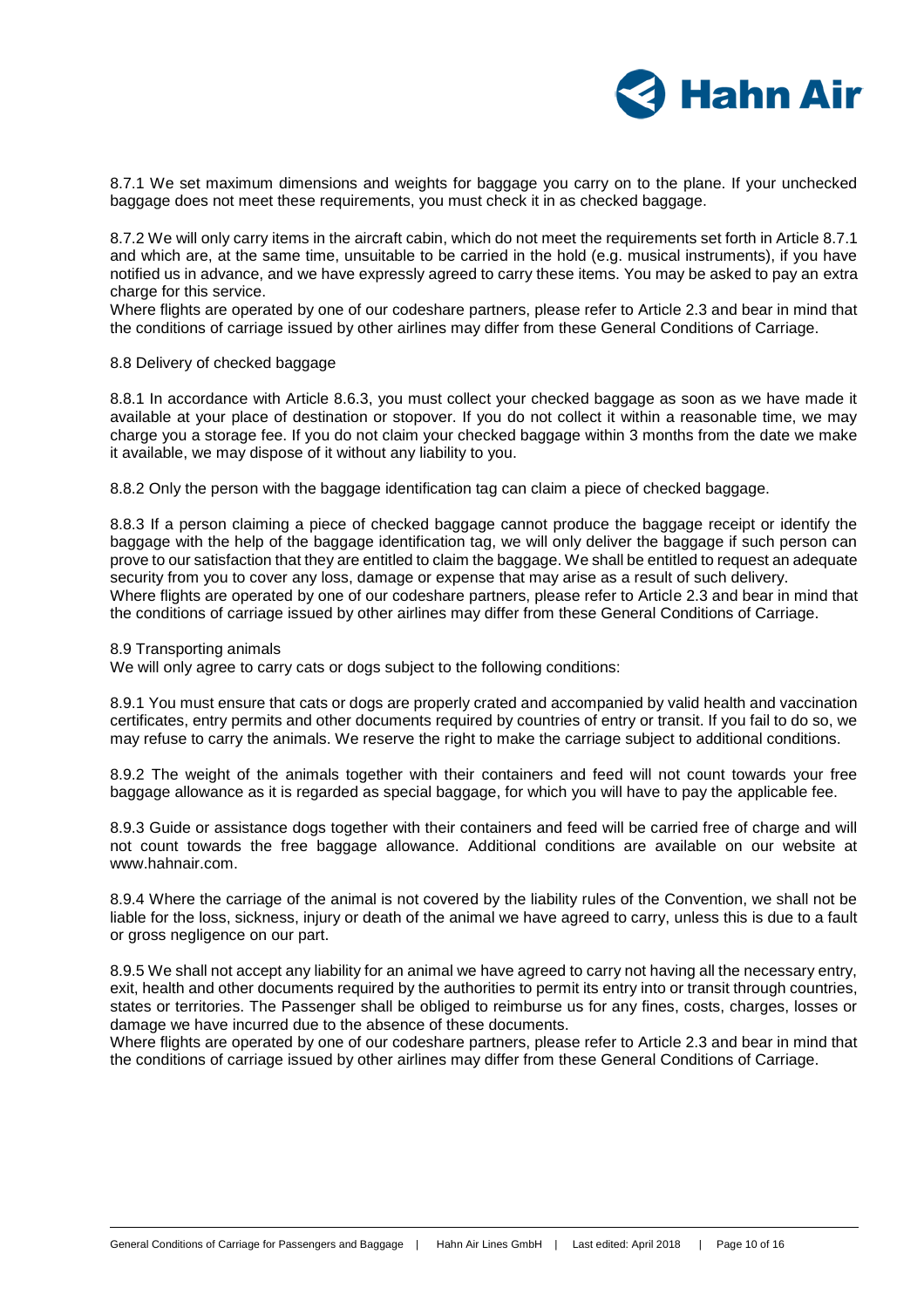

# **Article 9 - Schedules, delays and cancellation of flights**

9.1 Schedules

9.1.1 The flight times shown in our timetables may change between the date of publication and the date you actually travel. We do not guarantee these flight times to you and they do not form part of your contract of carriage with us.

9.1.2 If we need to change our scheduled departure time after your Ticket has been issued, we will endeavour to notify you of any such changes if you provide us with a contact address. If, after you buy your Ticket, we make a significant change to the scheduled departure time of your flight, which you find unacceptable, and we are unable to book you on another flight, which you are prepared to accept, you will be entitled to a refund in accordance with Article 10.2.

Where flights are operated by one of our codeshare partners, please refer to Article 2.3 and bear in mind that the conditions of carriage issued by other airlines may differ from these General Conditions of Carriage.

9.2 Cancellations, rebooking, delays

9.2.1 We will take all reasonable measures necessary to avoid delay in carrying you and your baggage. In order to prevent a flight being cancelled these measures may include arranging for a flight to be operated by another airline or aircraft on our behalf.

9.2.2 In the case of cancellations, delays, and denied boarding, we shall provide compensation in accordance with Regulation (EC) No 261/2004 if the legal requirements are satisfied. Where flights are operated by one of our codeshare partners, please refer to Article 2.3 and bear in mind that the conditions of carriage issued by other airlines may differ from these General Conditions of Carriage.

# **Article 10 - Refunds**

10.1 General

We will refund Tickets or any unused flight coupons in accordance with the applicable fare terms and conditions as follows:

10.1.1 Unless provided otherwise in this Article, we shall be entitled to make a refund either to the person named on the Ticket or to the person who paid for the Ticket, provided satisfactory proof can be produced of such payment.

10.1.2 If the Ticket has been paid for by a person other than the Passenger named on it, and if the Ticket indicates that there is a restriction on refunds, we will make the refund only to the person who paid for the Ticket or in accordance with that person's instructions.

10.1.3 Except for lost Tickets, refunds will only be made in exchange for the Ticket and all unused flight coupons.

10.1.4 A refund made to a person who submits the Passenger coupon and all unused flight coupons claiming to be the person eligible for the refund shall be deemed to have been made to the person entitled to the refund.

10.2 Involuntary fare refunds

10.2.1 If we cancel a flight, fail to operate a flight according to schedule, fail to stop at your place of destination or stopover or cause you to miss a connecting flight on which you hold a confirmed reservation, we will refund your fare as follows:

10.2.1.1 if you have not used any part of the Ticket, the refund will be equal to the fare you have paid;

10.2.1.2 if you have used part of the Ticket, the refund will be equal to at least the difference between the fare you have paid and the correct fare for travel between the points for which you have used your Ticket.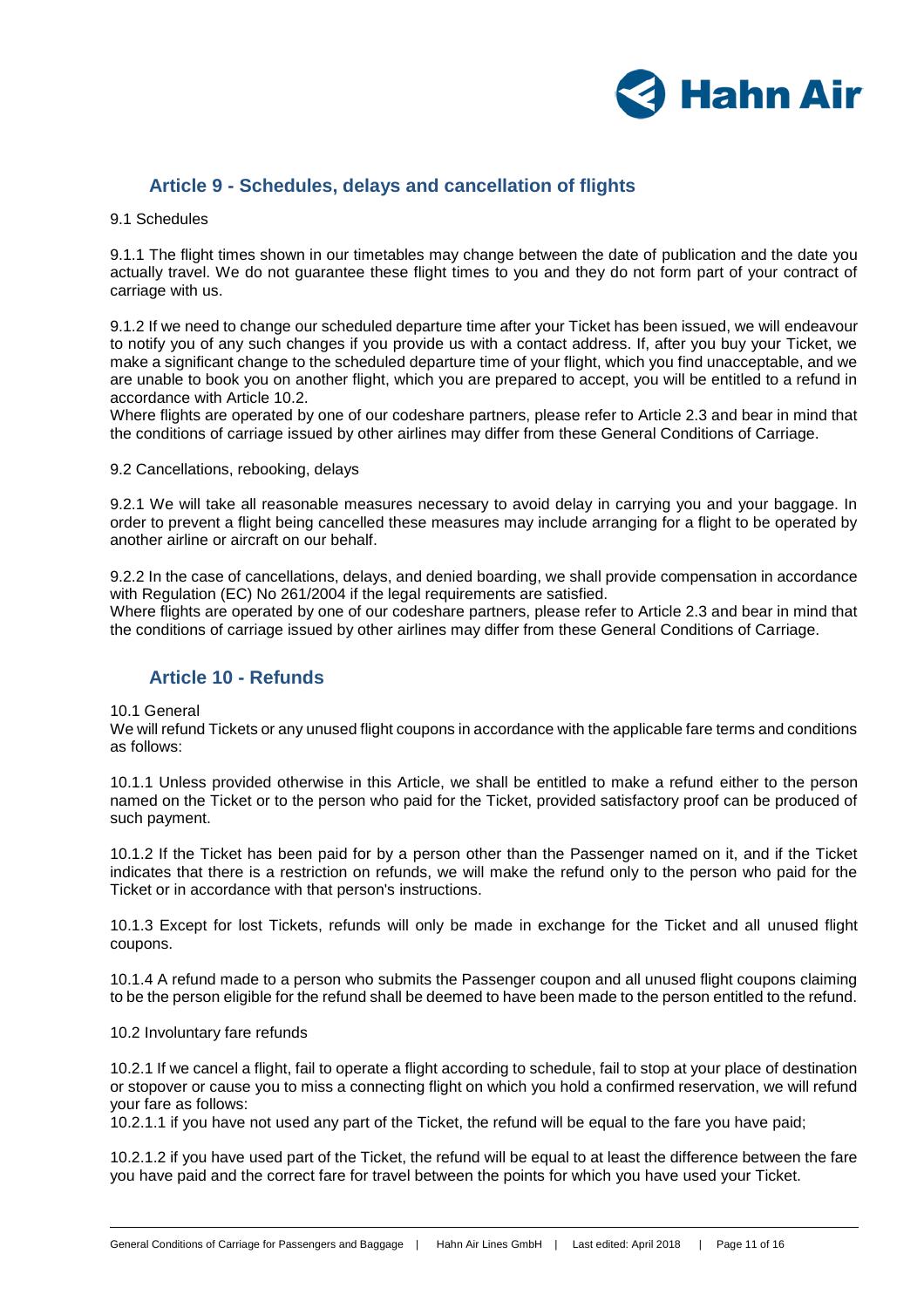

10.3 Voluntary fare refunds

10.3.1 If you are entitled to a refund of the fare for your Ticket for reasons other than those set out in Article

10.2, the refund will be as follows:

10.3.1.1 if you have not used any part of the Ticket, the refund will be equal to the fare you have paid, less any applicable fees;

10.3.1.2 if you have used part of the Ticket, the refund will be equal to the difference between the fare you have paid and the correct fare for travel between the points for which you have used the Ticket, less any applicable fees.

10.4 Right to refuse a fare refund

10.4.1 We may decide to refuse to give you a refund if you apply for it after the end of the Ticket validity period.

10.4.2 We may refuse a refund on a Ticket if, when you arrived in a country, you presented your Ticket to us or to government officials as evidence of your intention to leave that country, unless you can prove to us that you have permission to stay in the country or you will be leaving the country on another airline or on another form of transport.

#### 10.5 Currency

We reserve the right to make a refund in the same currency and using the same payment method you used to pay for the Ticket.

10.6 Payment of a fare refund

Refunds will only be made by the carrier, which originally issued the Ticket, or by his authorised agent.

#### 10.7 Refunds for Tickets paid for by credit card

If a Ticket has been paid for by a credit card, any refund will have to be credited to the credit card account used for the original purchase. Under conditions laid down in this Article, the amount to be refunded shall be based on the amount and currency shown on the Ticket. The refund amount credited to the credit cardholder's account may differ from the amount originally paid for the refunded flight Ticket thanks to conversions and fees levied by the credit card company. Such differences shall not give rise to any further claims on the part of the recipient of the refund.

# **Article 11 - Conduct aboard aircraft**

## 11.1 General

If, while you are on board the aircraft, we reasonably believe that you have put the aircraft, or any person or property on board in danger, deliberately interfered with the crew in carrying out their duties or failed to obey the instructions of the crew, including with respect to smoking, alcohol or drug consumption, threatened, abused or insulted the crew or other Passengers, we may take any measures we think reasonable to prevent you continuing your behaviour, including restraining you. We may ask you to leave the aircraft, refuse to carry you on the remaining sectors of your journey and report the incident on board the aircraft to the relevant authorities.

#### 11.2 Electronic devices

For safety reasons, we may decide not to allow you to use electronic devices when you are on board the aircraft, including mobile phones, laptops, notebooks, portable recording and playback devices, CD players, electronic games and transmitting devices, radio-controlled toys and walkie-talkies. The use of hearing aids and heart pacemakers is permitted.

#### 11.3 Non-smoking flights

All Hahn Air Lines GmbH flights are non-smoking and smoking is prohibited in all areas of the aircraft.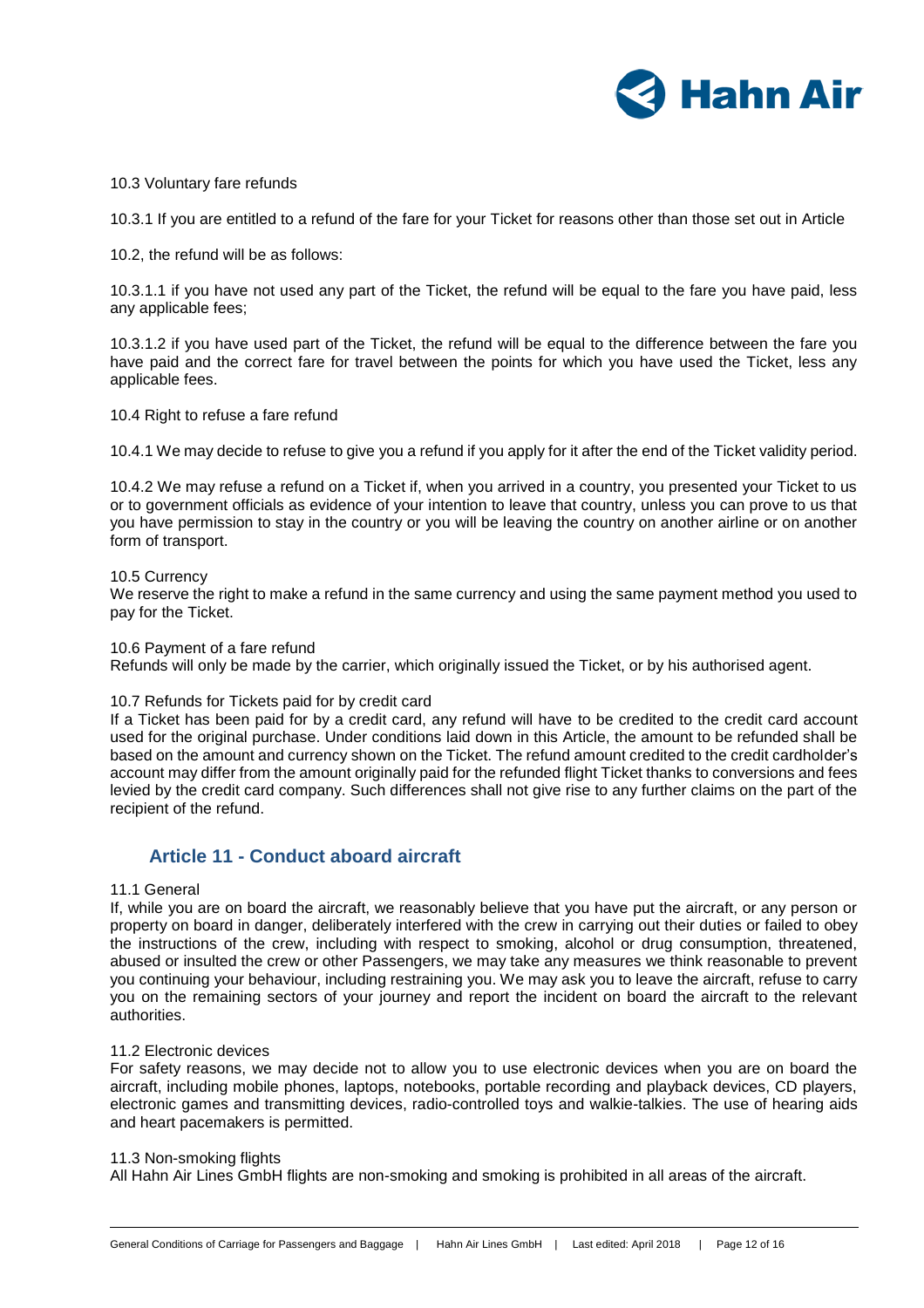

#### 11.4 Compulsory wearing of seatbelts

Whenever you take your seat on board an aircraft and in particular, when the seatbelt sign is illuminated, regulations require Passengers to fasten their seatbelts and wear seatbelts during the entire flight until the aircraft comes to a hold and pulls up to the gate.

## **Article 12 - Arrangements for additional services**

12.1 If we make arrangements with a third party to provide other than air carriage services for you or issue you with a Ticket or voucher relating to transport services provided by third parties, we are only acting as your agent. In these cases, the terms and conditions of the third party providing those services will apply, and we will not accept any liability tor third-party services, save in cases of negligence on our part when booking such services.

12.2 If we are also providing land transportation for you, specific conditions other than these Conditions of Carriage will apply to that transport.

## **Article 13 - Administrative formalities**

#### 13.1 General

13.1.1 You are obliged and responsible for obtaining all the travel documents and visas required for your trip and carrying them with you during your entire journey. Furthermore, you must comply with all laws, regulations and directives of any country you fly from, enter or travel through or in which you are a transit Passenger.

13.1.2 We shall not be liable for any failure on your part to obtain all the necessary documents and visas, or to comply with the laws, regulations and directives of the countries concerned.

#### 13.2 Travel documents

Before you travel, you must present to us all entry, exit, health and any other relevant documents prescribed by the countries you intend to visit and allow us to make copies of them. We reserve the right to refuse to carry you if you do not comply with these requirements, or if your travel documents seem inadequate.

#### 13.3 Refusal of entry to a country

If you are refused entry to a country, you will be responsible for paying any fine or charge imposed on us by the government concerned as well as the fare for transporting you back to your place of departure. We will not refund to you the fare for carrying you to the place where you were denied entry.

#### 13.4 Liability of the Passenger for fines etc.

If we are required to pay any fine or penalty or we incur any other costs because you have failed to comply with the laws, regulations and directives of any country you fly from enter or travel through or you failed to produce the necessary documents needed by that country, you must repay us the amount we have paid upon request. We shall be entitled to set off this expenditure incurred against the value of any unused part of your Ticket or any other of your funds we have access to.

#### 13.5 Customs inspections

Upon request, you are required to be present when your baggage is inspected by customs or other government officials. We shall not be liable for any damage or loss you suffer in the course of an inspection or as a result of your failure to attend the inspection.

#### 13.6 Security screening

You are obliged to submit to any security screening carried out by us, the authorities, airport officials, or other carriers.

## 13.7 Disclosure of information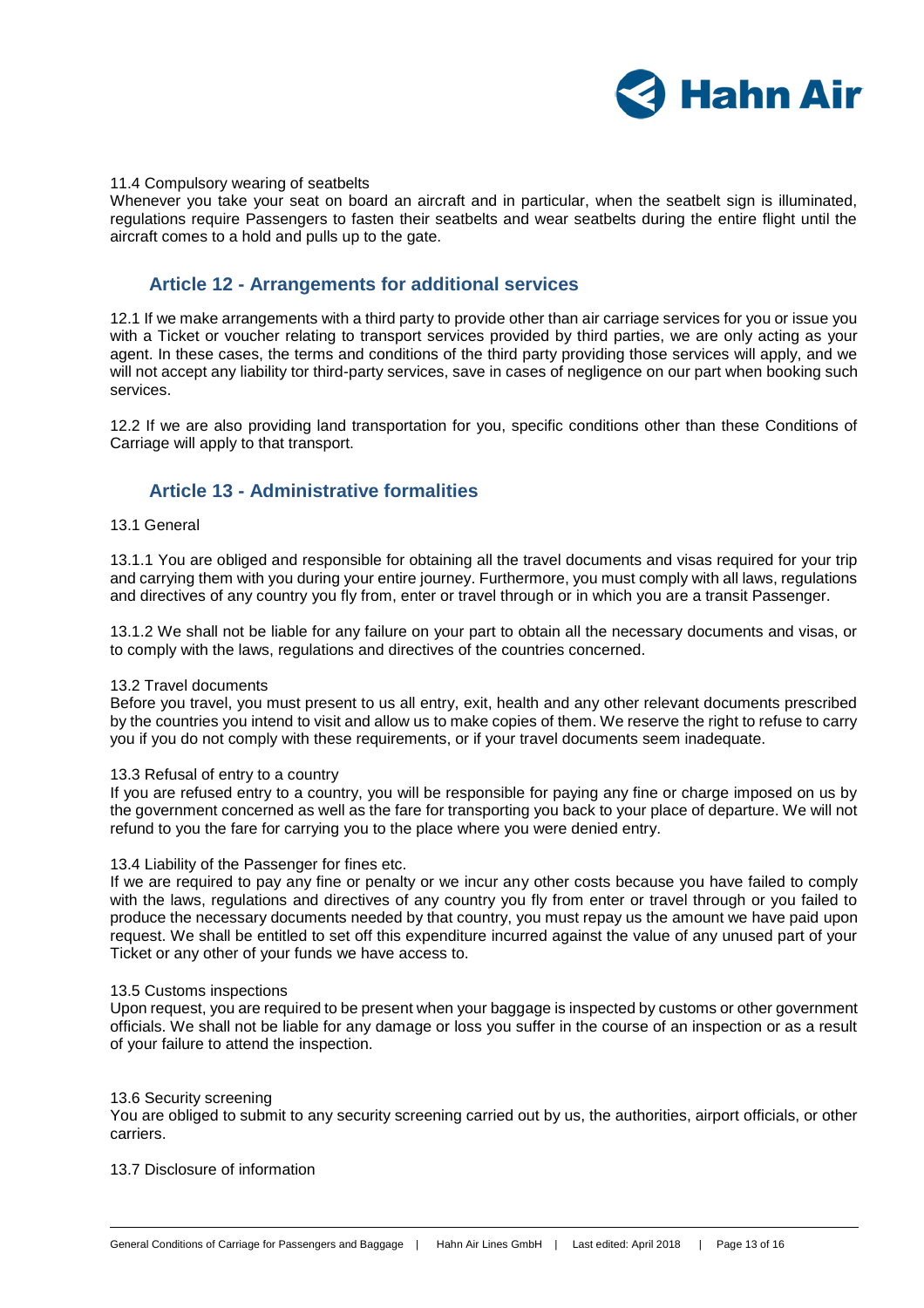

We reserve the right to submit your passport details and personal data we have processed and used in connection with your trip to the authorities at home and abroad, provided this is necessary for the fulfilment of the contract of carriage, and the disclosure of information request of the relevant authority is based on mandatory legal provisions.

## **Article 14 - Successive carriers**

If we and other carriers are involved in performing carriage for you under one Ticket, we will regard the carriage as a single operation for the purposes of the Convention. In this context, we would like to ask you to refer to Article 15.1.2 (e).

# **Article 15 - Liability for damage**

15.1 The respective general conditions of carriage of Hahn Air Lines GmbH and other carriers involved in the journey govern the liability of each of these carriers.

15.1.1 Unless otherwise stated herein, the liability rules of the Montreal Convention of 28 March 1999, implemented by Regulation (EC) No 889/2002 and the respective national laws.

We provide compensation for denied boarding, cancellation and delays pursuant to Regulation (EC) No 261/2004.

15.1.2(a) Where the damaged party has contributed to the damage, our liability shall be reduced in accordance with the applicable laws regarding the exclusion or limitation of liability.

15.1.2(b) We shall only be liable for damage occurring on flights/flight segments operated by us and where our airline designator code appears in the Ticket for the flight/flight segment concerned.

If we issue a Ticket or accept baggage for carriage by another carrier, we do so only as agents for the other carrier. In the case of checked baggage, however, you are entitled to make a claim against the first or the last carrier on your journey.

If the carrier actually performing the flight is not the same as the contracting carrier, you have the right to address a complaint to or make a claim for damages against either. The contracting carrier is the carrier whose name or code is on the Ticket (code share).

15.1.2(c) We shall not be liable for damage to unchecked baggage, unless the damage was caused by our gross negligence or culpable conduct.

15.1.2(d) We shall, without delay and no later than 15 days after the identity of the person entitled to compensation has been established, make advance payments as may be required to meet immediate economic needs.

In the event of death, this advance payment shall not be less than the equivalent of 16,000 SDRs per Passenger.

Advance payments shall not be construed as acceptance of liability as they will be offset against any subsequent damages. An advance payment is not returnable, save the cases described in Article 15.1.2 (a), or in circumstances where it can be subsequently proven that the person who received the advance payment has caused the damage intentionally or through gross negligence or was not the person entitled to compensation.

15.1.2(e) With respect to international carriage, our liability for loss or destruction of baggage and damage to checked baggage is limited to 19 SDRs per kilogram and 322 SDRs for unchecked baggage per Passenger. In cases where the weight of a baggage item was not recorded on the baggage identification tag when the bag was checked in, we will assume that the total weight of the checked baggage did not exceed the free baggage allowance for the class of travel concerned. With respect to domestic carriage, our liability for damage to checked and unchecked baggage is limited to 1,131 SDRs per Passenger.

Complaints about damage, loss or destruction of baggage must be filed with the carrier in writing as soon as possible. Complaints about damage to checked and unchecked baggage must be made in writing within 7 or 21 days of receiving the baggage, respectively.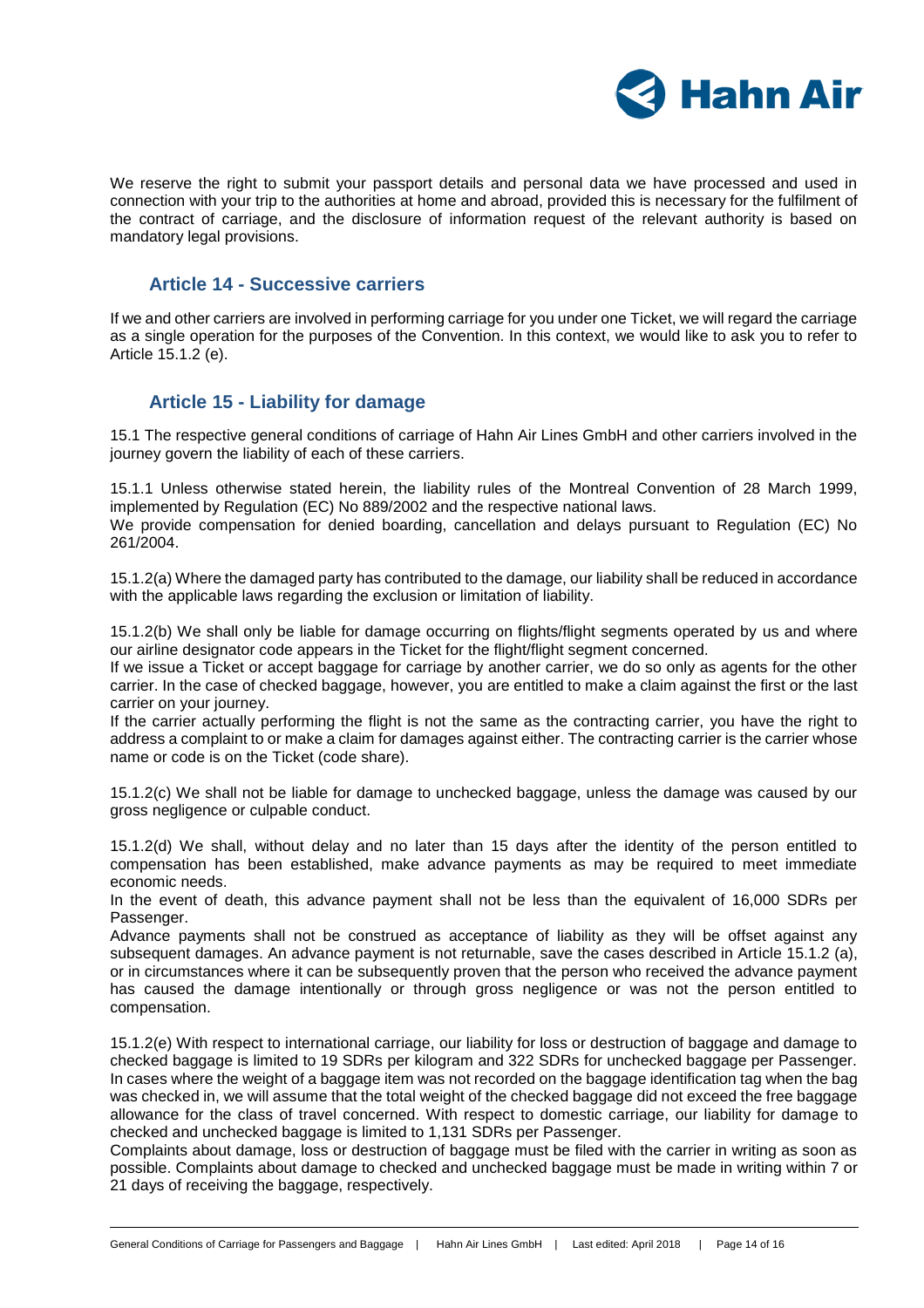

15.1.2(f) We shall not be liable for damage to Passengers caused by delay if we can prove that we have taken all reasonable measures to avoid the damage. While the liability for baggage delay is limited to 1131 SDRs per Passenger, our liability for damage caused to a Passenger by delay is limited to 4,694 SDRs.

For delays of more than two hours, we are obliged to pay compensation as provided for by Regulation (EC) No 261/2004.

Where the damaged party has contributed to the damage, the amount of compensation shall be reduced by an amount that represents the portion of blame assumed by the damaged party. The damaged party shall be, in particular, obliged to increase the damage suffered as a result of the loss or delay of his baggage by making unreasonable replacement purchases.

15.1.2(g) Our liability shall never exceed the demonstrable damage. We shall only be liable for indirect or consequential damage, if we caused such damage intentionally or through gross negligence. This shall be without prejudice to the provisions of the Convention.

15.1.2(h) We shall not be held liable for any damage caused by your baggage. You shall be liable for any damage caused by your baggage to other people, including yourself.

15.1.2(i) We shall not be liable for damage resulting from the fact that we act in accordance with applicable laws and regulations and at the same time, we shall not be liable for damage arising from your non-compliance with the same.

15.1.2(j) We shall not be liable for damage to items which you are not allowed to carry in your checked luggage pursuant to Article 8.3.

15.1.2(k) We shall not be responsible for any illness, injury or disability, including death, attributable to your physical condition or for the aggravation of such condition.

15.1.2 (l) These Conditions of Carriage, including the exclusions and limitations of liability shall also apply to our agents, employees and representatives. As a result, the total amount you can recover from us and our agents, employees and representatives will not exceed the applicable limitation of liability.

15.1.2(m) Unless expressly stated otherwise, nothing in these Conditions of Carriage shall be construed as a waiver of the exclusion or limitation of liability to which we are entitled under the Convention or any laws that may apply.

Where flights are operated by one of our codeshare partners, please refer to Article 2.3 and bear in mind that the conditions of carriage issued by other airlines may differ from these General Conditions of Carriage.

# **Article 16 - Time limits for claims and actions for damages**

## 16.1 Notification of claims

If the person with a baggage receipt or a baggage identification tag receives checked baggage without complaint, this will be sufficient evidence that the checked baggage has been delivered in good condition and in accordance with the contract of carriage.

If you wish to file a claim or an action regarding damage to checked baggage on an international flight, you must notify us within 7 days of receipt of the baggage as otherwise such claim will be excluded. If you wish to file a claim or an action regarding a delay in delivery of checked baggage, you must notify us within 21 days of receipt of the luggage. These notifications must be made in writing.

Where flights are operated by one of our codeshare partners, please refer to Article 2.3 and bear in mind that the conditions of carriage issued by other airlines may differ from these General Conditions of Carriage.

#### 16.2 Time limits for actions for damages

All actions for damages are subject to a limitation period of 2 years from the date of arrival at the place of destination, the date on which the aircraft was scheduled to arrive, or the date on which the carriage was cancelled. The time limits are calculated in accordance with the rules used by the court involved in the decision.